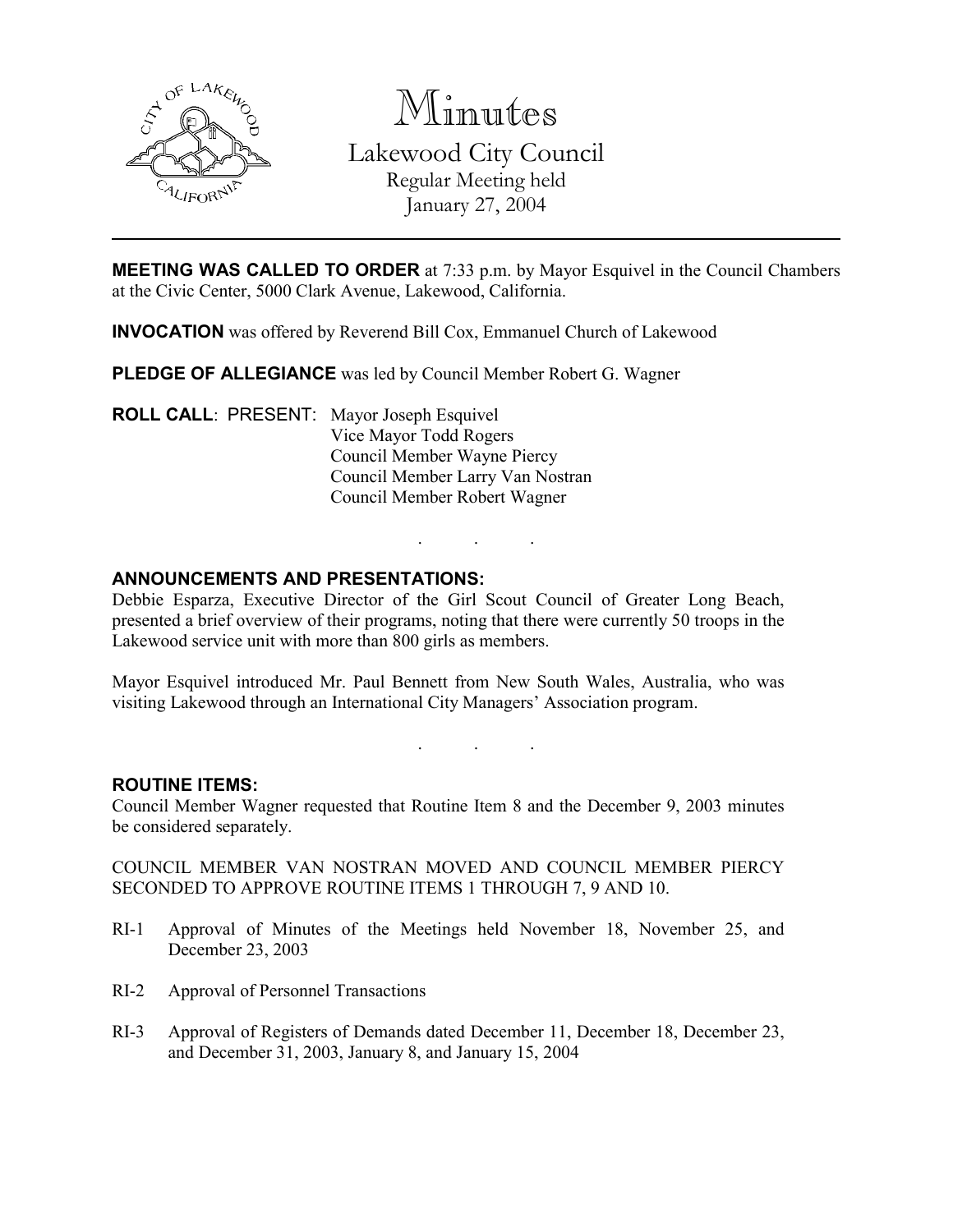### ROUTINE ITEMS: Continued

RI-4 RESOLUTION NO. 2004-2; A RESOLUTION OF THE CITY COUNCIL OF THE CITY OF LAKEWOOD PROHIBITING THE PARKING OR STANDING OF VEHICLES BETWEEN 7 A.M. AND 12 P.M. ON TUESDAY OF EACH WEEK FOR STREET SWEEPING PURPOSES ON BOTH SIDES OF ALBURTIS AVENUE BETWEEN LOS COYOTES BOULEVARD AND THE NORTHERLY CUL DE SAC

RESOLUTION NO. 2004-3; A RESOLUTION OF THE CITY COUNCIL OF THE CITY OF LAKEWOOD RESCINDING RESOLUTION NO. 89-19 FOR STREET SWEEPING PURPOSES ON BOTH SIDES OF VERNE AVENUE BETWEEN 212TH STREET AND THE NORTHERLY CUL DE SAC

- RI-5 Approval of Monthly Report of Investment Transactions
- RI-6 Approval of Quarterly Schedule of Investments
- RI-7 Review of City Investment Policy
- RI-9 Approval of Encroachment Permit for Del Amo Boulevard
- RI-10 Approval Grant of Water Pipeline Easement

UPON ROLL CALL VOTE, THE MOTION WAS APPROVED:

AYES: COUNCIL MEMBERS: Piercy, Rogers, Van Nostran, Wagner and Esquivel NAYS: COUNCIL MEMBERS: None

RI-8 Approval of Participation in Coalition for Practical Regulation (CPR)

Council Member Wagner congratulated CPR for its successful support of litigation to require the Regional Water Quality Control Board to re-evaluate its requirements and their associated costs. He also noted decisions by both the Congress and the Regional Water Quality Control Board that would mandate that the gutter in front of each residence was part of a navigable U.S. waterway.

COUNCIL MEMBER VAN NOSTRAN MOVED AND VICE MAYOR ROGERS SECONDED TO APPROVE ROUTINE ITEM 8. UPON ROLL CALL VOTE, THE MOTION WAS APPROVED:

AYES: COUNCIL MEMBERS: Piercy, Rogers, Van Nostran, Wagner and Esquivel NAYS: COUNCIL MEMBERS: None

RI-1 Approval of Minutes of the Meeting held December 9, 2003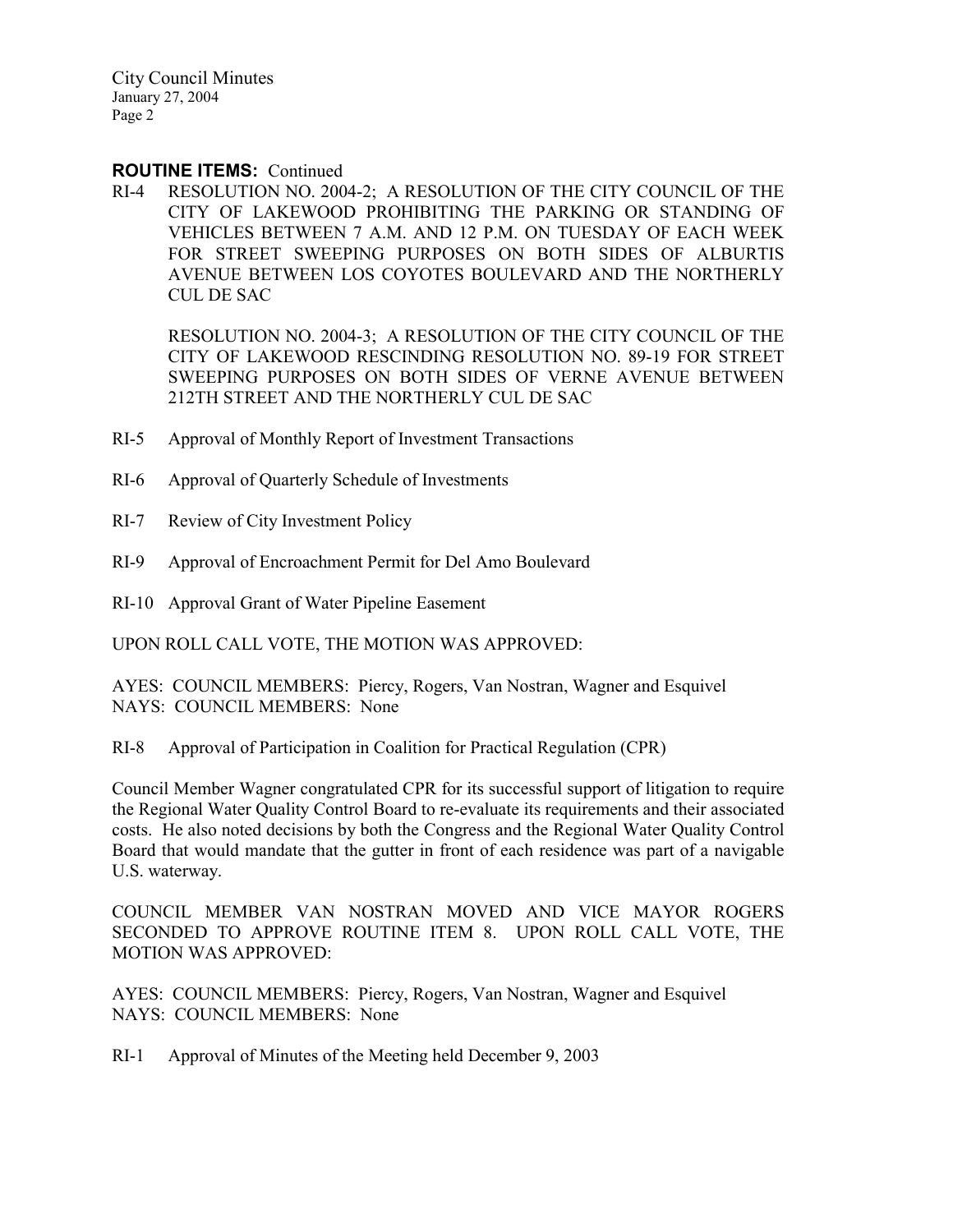## ROUTINE ITEMS: Continued

VICE MAYOR ROGERS MOVED AND COUNCIL MEMBER PIERCY SECONDED TO APPROVE THE DECEMBER 9, 2003 MINUTES. UPON ROLL CALL VOTE, THE MOTION WAS APPROVED:300

. . .

AYES: COUNCIL MEMBERS: Piercy, Rogers, Van Nostran and Esquivel NAYS: COUNCIL MEMBERS: None ABSTAIN: COUNCIL MEMBERS: Wagner

## 1.1 • DENSITY BONUSES IN THE MFR ZONE

Director of Community Development, Chuck Ebner, presented an oral report based on the memorandum in the agenda packet and reported that during the approval process for Lakewood's Housing Element, the California Department of Housing and Community Development (HCD) had required that the City's municipal code be amended to include provisions for density bonuses consistent with State law. The proposed ordinance, which was based on the HCD model ordinance, had been reviewed by the Planning and Environment Commission and had been found to have no significant effect on the environment. It was the recommendation of the Planning and Environment Commission that the City Council hold a public hearing, introduce the proposed ordinance and approve the Negative Declaration.

ORDINANCE NO. 2004-1; AN ORDINANCE OF THE CITY COUNCIL OF THE CITY OF LAKEWOOD AMENDING THE LAKEWOOD MUNICIPAL CODE AND THE ZONING ORDINANCE PERTAINING TO DENSITY BONUSES, LAKEWOOD, CALIFORNIA

Council Member Piercy commended the Planning and Environment Commission for their work on the ordinance but expressed concern that such mandates from HCD were stripping away local controls.

Council Member Wagner, noting that the model ordinance was the HCD interpretation of State law, questioned the minimum square footage for target units and target unit open space. Mr. Ebner responded by stating that the minimum square footage for target units was based upon Lakewood's current minimum standard for senior housing. Assistant Planner Paul Kuykendall provided the square footage numbers for the target unit and non-target unit open space areas, noting that common open space would be provided by the non-target units.

Council Member Wagner expressed concern about the resale or rental of target units and inquired if such provisions were included within the ordinance. Mr. Ebner responded by stating that since any project subject to density bonuses would require a development agreement, resale and rental provisions could be included therein.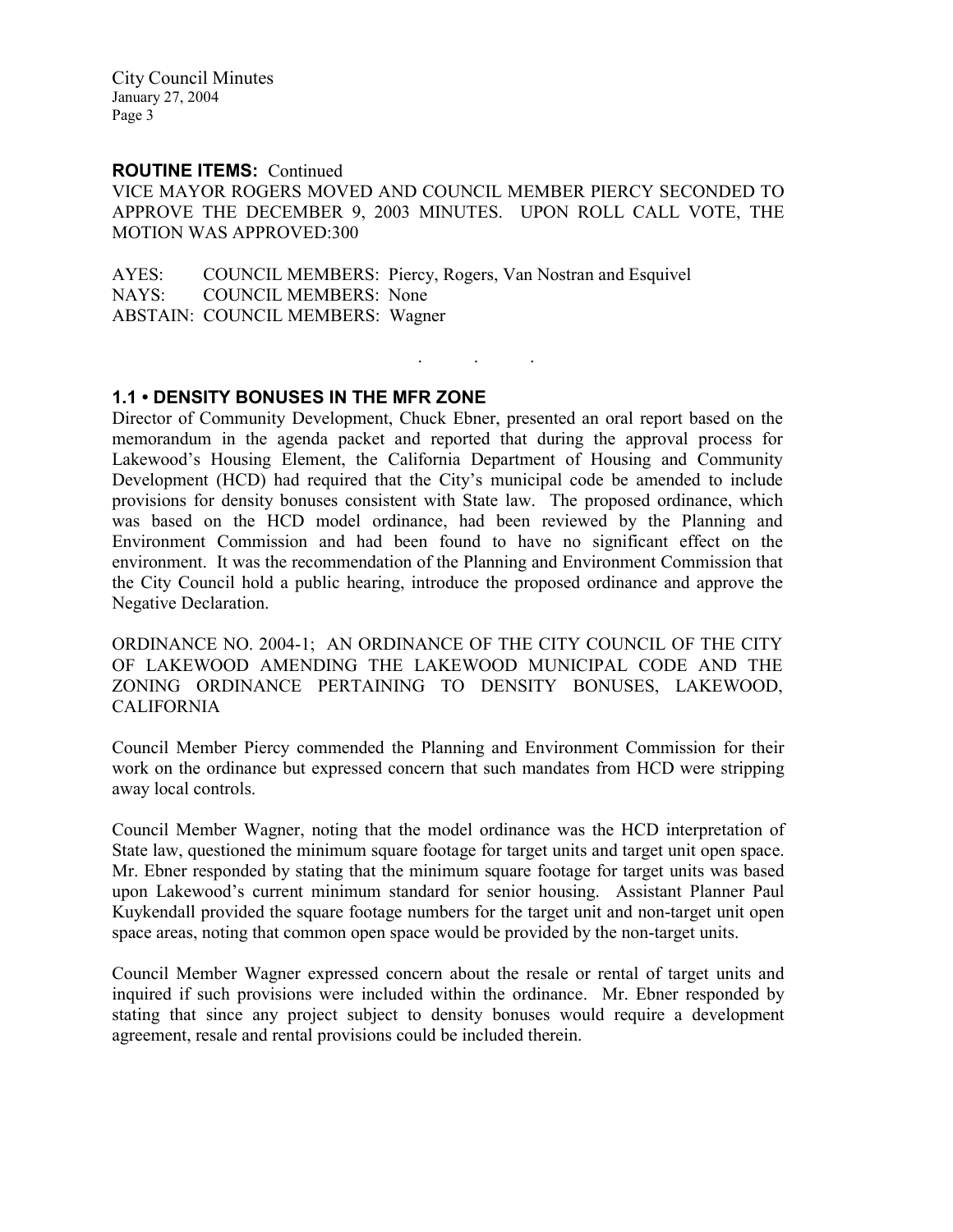## 1.1 • DENSITY BONUSES IN THE MFR ZONE - Continued

City Attorney John S. Todd advised that the City could probably restrict target units to owner occupation only or restrict rental only to qualified low-income tenants and that such provisions could be contained in either the ordinance or a development agreement.

Council Member Wagner stated that he felt the issue was important enough that it should be part of the ordinance.

COUNCIL MEMBER WAGNER MOVED AND COUNCIL MEMBER PIERCY SECONDED TO REFER THE PROPOSED ORDINANCE BACK TO THE PLANNING AND ENVIRONMENT COMMISSION. THERE BEING NO OBJECTION, IT WAS SO **ORDERED.** 

. . .

## 1.2 • EMERGENCY SHELTERS

The Community Development Director presented an oral report based on the memorandum in the agenda packet and reported that during the approval process for Lakewood's Housing Element, the California Department of Housing and Community Development (HCD) had required that the City's municipal code be amended to include provisions for the establishment of emergency shelters. The proposed ordinance, which contained a definition of and development standards for emergency shelters, had been reviewed by the Planning and Environment Commission and had been found to have no significant effect on the environment. It was the recommendation of the Planning and Environment Commission that the City Council hold a public hearing, introduce the proposed ordinance and approve the Negative Declaration.

ORDINANCE NO. 2004-2; AN ORDINANCE OF THE CITY COUNCIL OF THE CITY OF LAKEWOOD AMENDING THE LAKEWOOD MUNICIPAL CODE AND THE ZONING ORDINANCE PERTAINING TO EMERGENCY SHELTERS, LAKEWOOD, CALIFORNIA

Vice Mayor Rogers noted that the proposed ordinance did not address parking for the mobile homeless living out of a vehicle. Mr. Ebner stated that the vehicle parking provisions in the ordinance had been intended to provide for the staff of the emergency shelter and had not taken the mobile homeless into consideration. He noted that an emergency shelter use required the issuance of a Conditional Use Permit and additional parking provisions could be required through that process.

Vice Mayor Rogers stated that he felt those type of provisions should be contained within the ordinance and that he would like to see numbers supported by statistics from operating shelters.

VICE MAYOR ROGERS MOVED AND COUNCIL MEMBER WAGNER SECONDED TO REFER THE PROPOSED ORDINANCE BACK TO STAFF.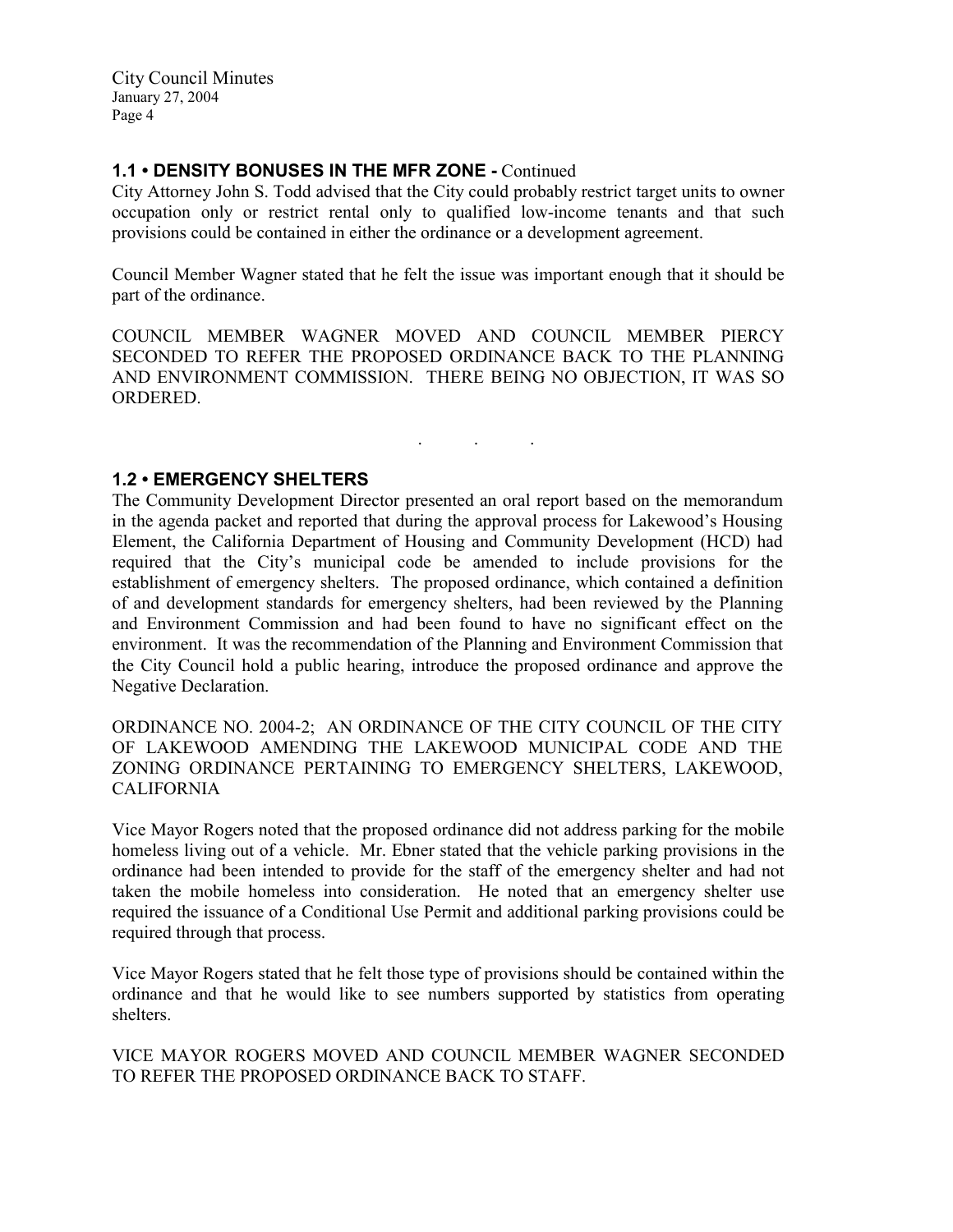### 1.2 • EMERGENCY SHELTERS - Continued UPON ROLL CALL VOTE, THE MOTION WAS APPROVED:

AYES: COUNCIL MEMBERS: Piercy, Rogers, Van Nostran, Wagner and Esquivel NAYS: COUNCIL MEMBERS: None

# 1.3 • AWARD OF BID FOR PURCHASING BID 03-5, PARKING CITATION **SYSTEM**

. . .

Larry Schroeder, Director of Finance, presented an oral report based on the memorandum in the agenda packet and stated it was necessary to replace the current parking citation system, which was more than 15 years old and incompatible with Windows-based technology. The Purchasing Officer solicited formal bids for a replacement system and received three responses. Following analysis of the bids, it was the recommendation of staff that the City Council authorize the purchase of a Parking Citation System from T2 Systems, Inc. in the amount of \$72,806.23 and additional process systems to enhance the system performance totaling \$15,220.77 from select vendors, and appropriate \$88,027 from the General Fund for the purchase. He noted that working closely with the vendor to fine tune the system could reduce costs.

Mayor Esquivel opened the public hearing at 8:08 p.m. and called for anyone in the audience wishing to address the City Council on this matter. There was no response.

COUNCIL MEMBER VAN NOSTRAN MOVED AND VICE MAYOR ROGERS SECONDED TO APPROVE STAFF'S RECOMMENDATION AND AUTHORIZE THE EXPENDITURES. UPON ROLL CALL VOTE, THE MOTION WAS APPROVED:

AYES: COUNCIL MEMBERS: Piercy, Rogers, Van Nostran, Wagner and Esquivel NAYS: COUNCIL MEMBERS: None

# 2.1 • SUPPORT FOR LOCAL TAXPAYERS AND PUBLIC SAFETY PROTECTION ACT

. . .

Assistant City Manager Michael Stover presented an oral report based on the memorandum in the agenda packet and reported that the Intergovernmental Relations Committee had reviewed the Local Taxpayers and Public Safety Protection Act, an initiative for the November 2004 statewide ballot. The proposed act would require voter approval before the sales tax, property tax or vehicle license fee revenues of cities, counties or special districts could be reduced. The initiative would also clarify the State's duty to reimburse costs of mandated programs. He noted that according to State law, the City could not spend funds to support the initiative, but could take a position for or against.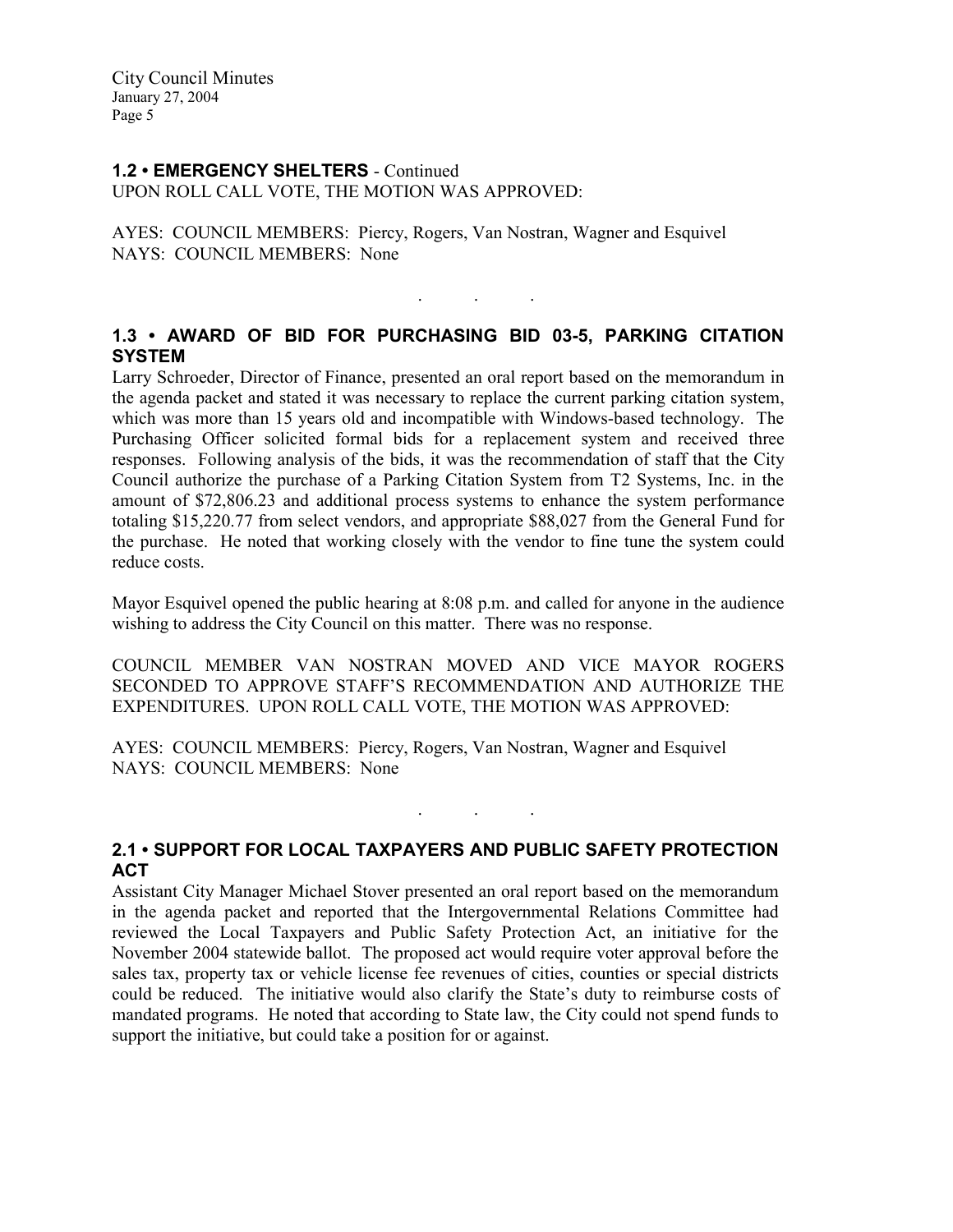2.1 • LOCAL TAXPAYERS AND PUBLIC SAFETY PROTECTION ACT - Continued Council Member Wagner stated that the State Legislature seemed to look on local funds as a way for the State to recover when they spend too much. He noted that the new Governor's budget included diversions of local funds, at a time when very few local agencies have any excess to accommodate more cuts. He concluded by stating that it was time to take a stand and let the electorate decide.

RESOLUTION NO. 2004-4; A RESOLUTION OF THE CITY COUNCIL OF THE CITY OF LAKEWOOD SUPPORTING THE LOCAL TAXPAYERS AND PUBLIC SAFETY PROTECTION ACT

COUNCIL MEMBER WAGNER MOVED AND COUNCIL MEMBER PIERCY SECONDED TO ADOPT RESOLUTION NO. 2004-4. UPON ROLL CALL VOTE, THE MOTION WAS APPROVED:

AYES: COUNCIL MEMBERS: Piercy, Rogers, Van Nostran, Wagner and Esquivel NAYS: COUNCIL MEMBERS: None

## 2.2 • ZONE CHANGE CASE NO. 107, 5505 CARSON STREET

ORDINANCE NO. 2003-9; AN ORDINANCE OF THE CITY COUNCIL OF THE CITY OF LAKEWOOD AMENDING THE ZONING MAP OF THE CITY OF LAKEWOOD BY CHANGING THE ZONING FROM R-1 (SINGLE FAMILY RESIDENTIAL) TO C-1 (NEIGHBORHOOD COMMERCIAL) ON PROPERTY LOCATED AT 5505 CARSON STREET, LOTS 20, 25 AND 26 OF TRACT 13000, LAKEWOOD, CALIFORNIA, DESIGNATED AS ZONE CHANGE CASE NO. 107 was read by title by the City Clerk.

. . .

VICE MAYOR ROGERS MOVED AND COUNCIL MEMBER VAN NOSTRAN SECONDED TO WAIVE FURTHER READING OF ORDINANCE NO. 2003-9. UPON ROLL CALL VOTE, THE MOTION WAS APPROVED:

AYES: COUNCIL MEMBERS: Piercy, Rogers, Van Nostran, Wagner and Esquivel NAYS: COUNCIL MEMBERS: None

VICE MAYOR ROGERS MOVED AND COUNCIL MEMBER PIERCY SECONDED TO ADOPT ORDINANCE NO. 2003-9. UPON ROLL CALL VOTE, THE MOTION WAS APPROVED:

AYES: COUNCIL MEMBERS: Piercy, Rogers, Van Nostran, Wagner and Esquivel NAYS: COUNCIL MEMBERS: None

. . .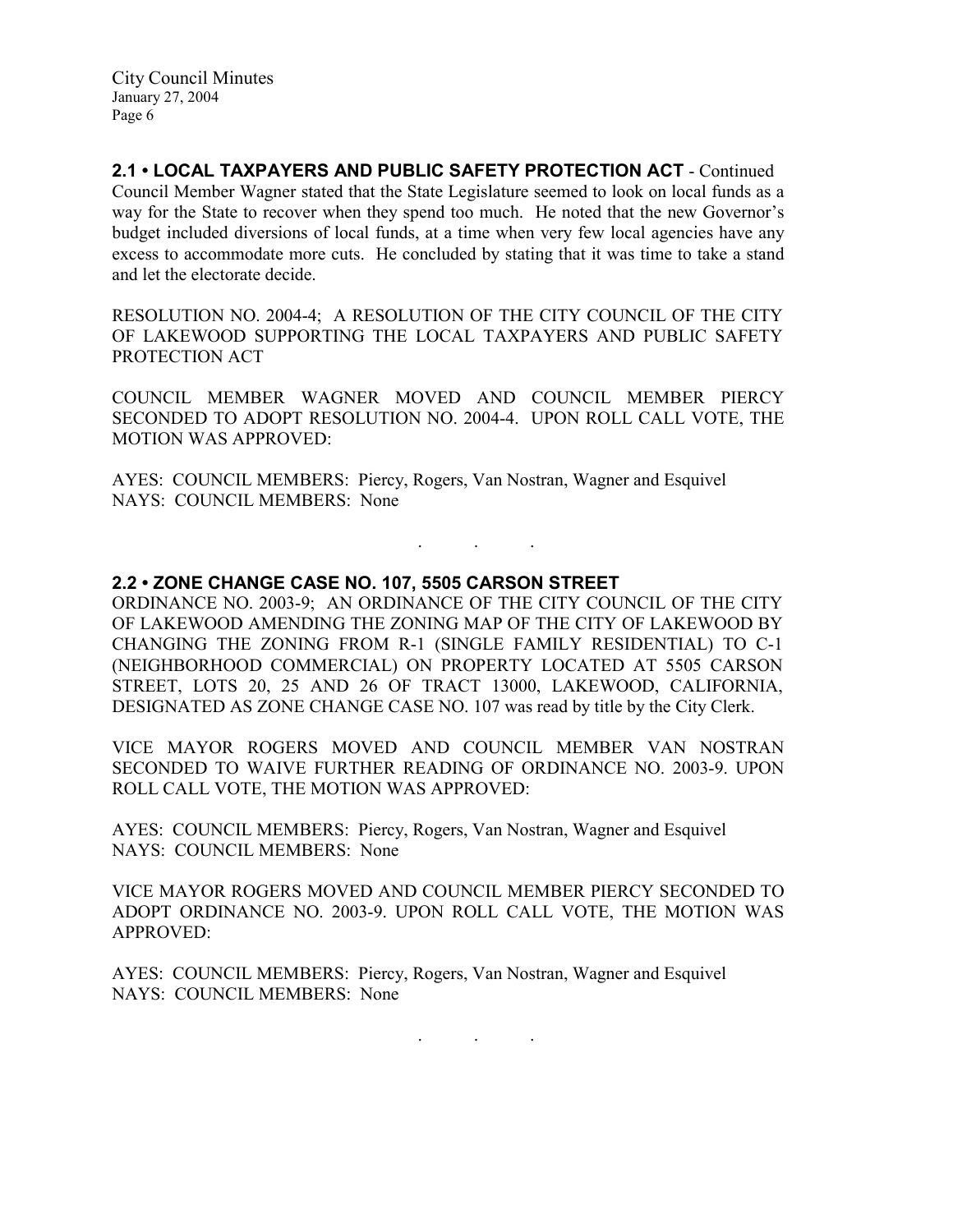## 2.3 • SPECIFIC PLAN FOR 5505 CARSON STREET

ORDINANCE NO. 2003-10; AN ORDINANCE OF THE CITY COUNCIL OF THE CITY OF LAKEWOOD ADOPTING THE BELLFLOWER/CARSON SPECIFIC PLAN was read by title by the City Clerk.

COUNCIL MEMBER PIERCY MOVED AND VICE MAYOR ROGERS SECONDED TO WAIVE FURTHER READING OF ORDINANCE NO. 2003-10. UPON ROLL CALL VOTE, THE MOTION WAS APPROVED:

AYES: COUNCIL MEMBERS: Piercy, Rogers, Van Nostran, Wagner and Esquivel NAYS: COUNCIL MEMBERS: None

COUNCIL MEMBER PIERCY MOVED AND VICE MAYOR ROGERS SECONDED TO ADOPT ORDINANCE NO. 2003-10. UPON ROLL CALL VOTE, THE MOTION WAS APPROVED:

AYES: COUNCIL MEMBERS: Piercy, Rogers, Van Nostran, Wagner and Esquivel NAYS: COUNCIL MEMBERS: None

3.1 • 2004 STATEMENT OF INTERGOVERNMENTAL GOALS AND PRIORITIES

. . .

The Assistant City Manager presented an oral report based on the memorandum in the agenda packet and reported the Intergovernmental Relations Committee had reviewed and made recommendations for intergovernmental relations goals and priorities for 2004. He briefly reviewed the goals from the previous year and their status and presented the proposed 2004 priorities. It was the recommendation of the Committee that the City Council adopt the 2004 Statement of Intergovernmental Relations Goals.

COUNCIL MEMBER VAN NOSTRAN MOVED AND COUNCIL MEMBER PIERCY SECONDED TO APPROVE THE INTERGOVERNMENTAL RELATIONS GOALS FOR 2004 AS PRESENTED. UPON ROLL CALL VOTE, THE MOTION WAS APPROVED:

. . .

. . .

AYES: COUNCIL MEMBERS: Piercy, Rogers, Van Nostran, Wagner and Esquivel NAYS: COUNCIL MEMBERS: None

3.2 • AMENDMENT TO AGREEMENT FOR JOB TRAINING COORDINATION Council Member Wagner requested that this item be carried over to the next meeting.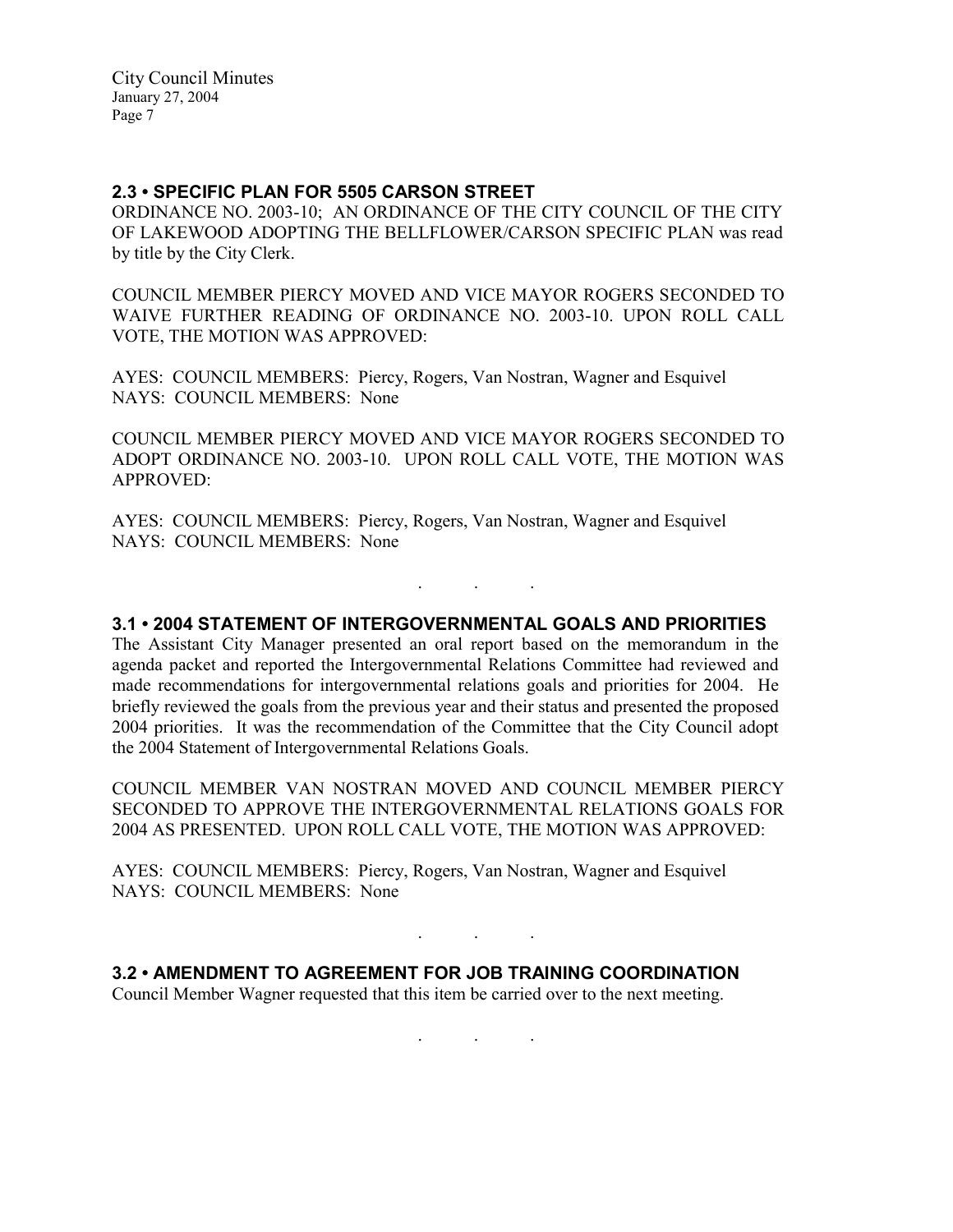# 3.3 • APPROVAL OF AGREEMENT WITH COUNTY OF LOS ANGELES SHERIFF'S DEPARTMENT FOR STATION REMODEL PROJECT

City Manager Howard Chambers presented an oral report based on the memorandum in the agenda packet and reported that staff had been working closely with the Los Angeles County Sheriff's Department to secure funding for the Sheriff Station Remodel Project. He advised that an agreement had been negotiated which would provide the remaining \$3.4 million necessary for the project. The City would advance the needed funds and the Sheriff's Department would make quarterly payments beginning in the third year of the five-year agreement. It was the recommendation of staff that the City Council approve an agreement with the County of Los Angeles for the funding to the Sheriff Station Remodel Project subject to approval as to form by the City Attorney.

COUNCIL MEMBER VAN NOSTRAN MOVED AND COUNCIL MEMBER WAGNER SECONDED TO APPROVE STAFF'S RECOMMENDATION.

Vice Mayor Rogers affirmed his support of the project, but advised that as an executive with the Los Angeles County Sheriff's Department, he would abstain from voting on this item.

UPON ROLL CALL VOTE, THE MOTION WAS APPROVED:

AYES: COUNCIL MEMBERS: Piercy, Van Nostran, Wagner and Esquivel NAYS: COUNCIL MEMBERS: None ABSTAIN: COUNCIL MEMBERS: Rogers

#### . . .

### WRITTEN COMMUNICATIONS:

CORRESPONDENCE FROM CITY OF SANTA FE SPRINGS REGARDING PROPOSITION A LOCAL RETURN FUNDS COUNCIL MEMBER PIERCY MOVED AND VICE MAYOR ROGERS SECONDED TO APPROVE THE REQUEST OF THE CITY OF SANTA FE SPRINGS. UPON ROLL CALL VOTE, THE MOTION WAS APPROVED:

AYES: COUNCIL MEMBERS: Piercy, Rogers, Van Nostran, Wagner and Esquivel NAYS: COUNCIL MEMBERS: None

At 8:33 p.m., the Regular Meeting of the City Council was recessed for the Meetings of the Lakewood Redevelopment Agency and the Lakewood Public Financing Authority. At 8:37 p.m., the City Council Meeting was reconvened.

. . .

. . .

. . .

**ORAL COMMUNICATIONS: None**